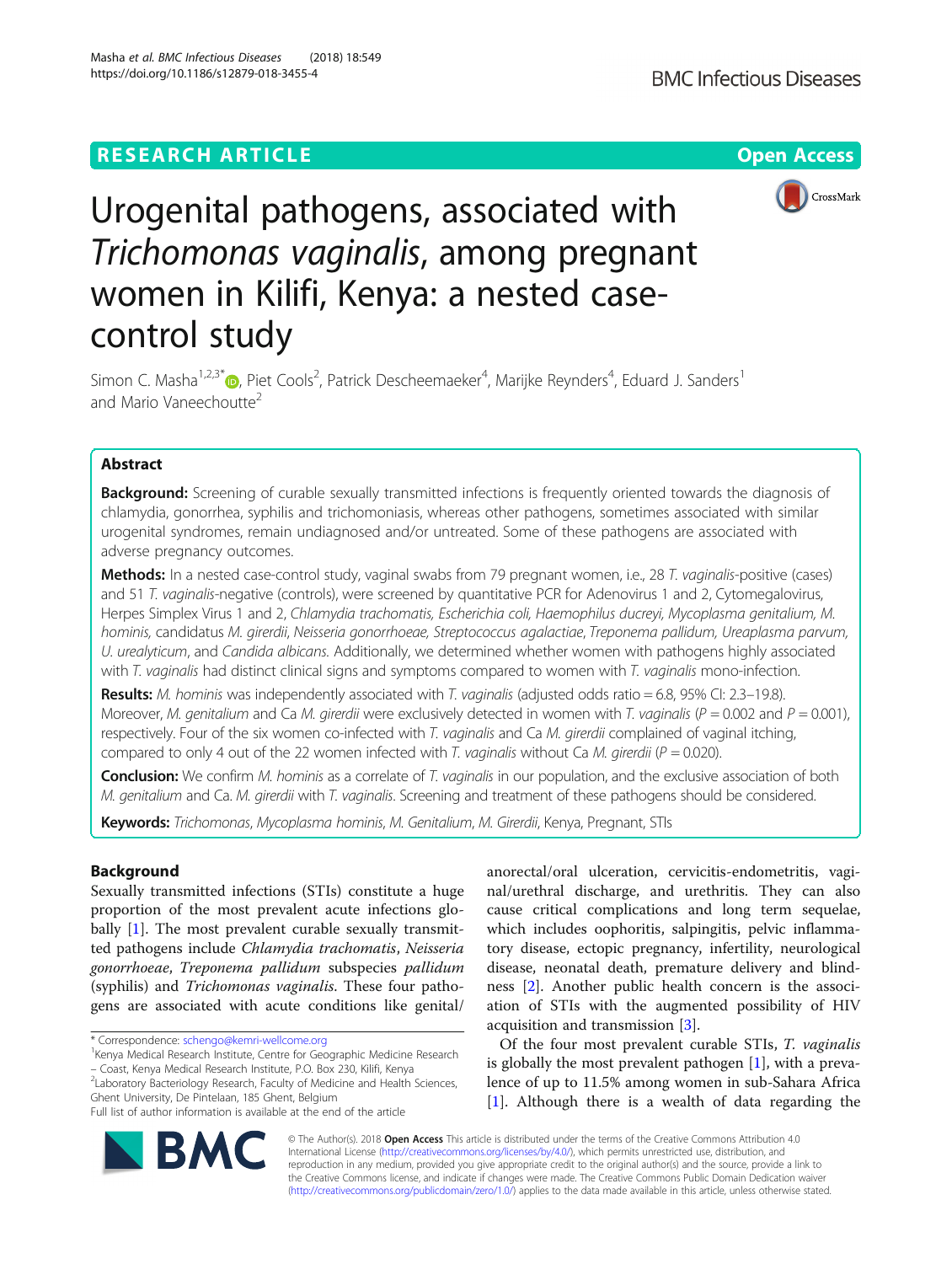clinical presentation and global burden of T. vaginalis [[4\]](#page-6-0), studies assessing associations of T. vaginalis with other genital pathogens are scarce, although it has been intimated that *T. vaginalis* has a unique symbiotic relationship with Mycoplasma hominis (M. hominis) [[5\]](#page-6-0). T. vaginalis is also associated with an increase in vaginal pH [[6](#page-6-0)] which may influence the composition of the associated vaginal microbial community and is strongly associated with bacterial vaginosis (BV) [\[6](#page-6-0)]. Less appreciated pathogens like M. hominis, M. genitalium, Ureaplasma parvum and *U. urealyticum* are increasingly being associated with adverse pregnancy outcomes as well as respiratory infections in neonates [\[7](#page-6-0)].

STI screening programs and STI research mostly focus on the four most common curable STIs, whereas other pathogens, associated with similar urogenital syndromes, remain undiagnosed and/or untreated. Detection of urogenital pathogens that may be associated with T. vaginalis may be important as it might have an effect on the clinical presentation and management and the long-term outcome of those infections. Here, we assess the occurrence of specific urogenital species in T. vaginalis-positive (cases) and T. vaginalis-negative (controls) among pregnant women in Kilifi, Kenya.

## Methods

## Study setting

Kenya, an East African country, is divided administratively into 47 counties. Kilifi County, which lies along the Indian Ocean Coast, is one of the poorest and is typical of a rural equatorial Africa setting. Among pregnant women in Kilifi the HIV prevalence is estimated to be 6.4%, for chlamydia 14.9%, for gonorrhea 1.0 and 7.4% for trichomoniasis [[8](#page-6-0)].

From July till September 2015, we carried out a curable STI study at the prenatal care clinic of Kilifi County Hospital, Kenya. The key objective of the curable STI study was to illustrate the prevalence and predictors of curable sexually transmitted infections (STIs) among 350 pregnant women attending the prenatal care clinic [[8](#page-6-0)]. The eligibility criteria for the curable STI study included: residing in the Kilifi Health and Demographic Surveillance area, age 18–45 years, willingness to undergo free STI and bacterial vaginosis (BV) screening procedures, gestation ≥14 weeks, and willing to give written informed consent. This study presents a secondary aim of the curable STI study, which is to describe urogenital pathogen correlates of T. vaginalis among pregnant women in Kilifi, Kenya.

For the above-described curable STI study, a nurse at the prenatal care clinic collected vaginal secretions from the vaginal introitus using two sterile cotton swabs. The first vaginal swab was used for *T. vaginalis* detection using the InPouch system (BioMed Diagnostics, White City, Oregon, USA), a highly specific and sensitive device containing a fluid medium supporting the growth of T. vaginalis and allowing microscopic observation of T. vaginalis. The inoculated InPouch was transported to the laboratory within 15 min for direct microscopy, and incubation at 37 °C  $\pm$  1 °C. Daily microscopic observation (at both  $\times$  10 and  $\times$  40 magnification, for six fields) of the InPouch system was performed by qualified technicians. Motile trichomonads within 5 days of culture were indicative of being positive for T. vaginalis.

Same day treatment was offered for women who were determined to be positive for T. vaginalis by means of direct microscopy. For women whose culture turned positive but were negative for T. vaginalis on direct microscopy, they were contacted to return to the clinic for treatment the moment the culture turned positive. Secnidazole 2 g statim was administered as treatment, and participants were also asked to refer their sexual partner(s) to the clinic for treatment or were given the same medication to take to their sexual partner(s).

The second swab had its shaft broken by bending the shaft against the neck of a sterile, labeled 2 ml Eppendorf tube, the tube containing the swab tip was closed and transferred to the laboratory where it was immediately stored at − 80 °C. No transport or freezing medium was added prior to storage.

Specimens for this case-control study are derived from the stored swabs from the curable STI study, published previously [\[7](#page-6-0)]. Because of financial and logistic constraints we could process only a subset of the 350 vaginal swabs from the main study. Vaginal swabs from 79 pregnant women were divided in two groups for analysis, i.e., those from women positive for T. vaginalis (cases) and those from women negative for *T. vaginalis* (controls) as determined by PCR. Controls were age-matched (+/− 5 years) and all were bacterial vaginosis (BV) negative by Nugent score, largely matching the cases because only 4 out of the 28 TV+ cases were BV+. Selection of controls was guided by being TV negative. The swabs of 51 women selected as controls were not significantly different from the swabs of the other 271 women not selected as controls (Additional file [1](#page-5-0): Table S1).

## DNA extraction

Before DNA extraction, which was performed in Kilifi, the frozen swabs were thawed at room temperature (approximately 25 °C) for 30 min. Extraction was performed using the QIAamp DNA Mini Kit (Qiagen, Hilden, Germany) according to manufacturer's instructions and 160 μl of eluted DNA was transferred to Eppendorf tubes and frozen at − 80 °C until shipment to the Laboratory of Bacteriology Research (LBR, Ghent University, Belgium). Shipment was performed using shipping boxes filled with dry ice (− 78.5 °C). Once at the LBR the Eppendorf tubes with DNA-extracts were transferred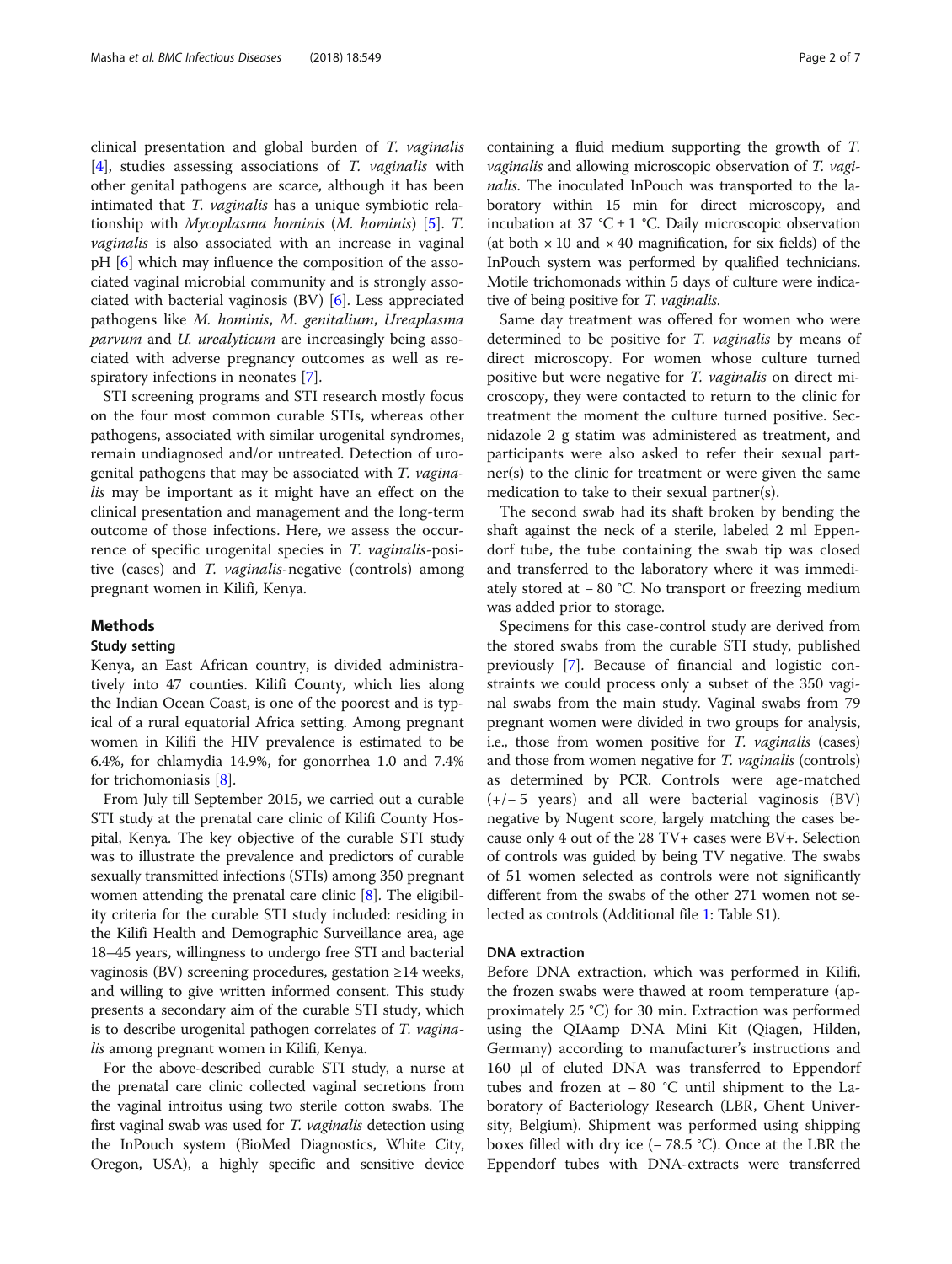back to − 80 °C until molecular analysis was performed. No thawing and freezing occurred after freezing the DNA extract until the point of molecular testing in the laboratory in Belgium.

## Quantitative PCR

Most quantitative PCRs were performed using a highly sensitive and specific TaqMan® Array Card (TAC), developed at AZ Sint-Jan Brugge-Oostende, Belgium. The array card was used for detecting Chlamydia trachomatis (including Lymphogranuloma venereum (LGV) serovars L1-L2-L3), Neisseria gonorrhoeae, Haemophilus ducreyi, Mycoplasma genitalium (including M. genitalium macrolide resistance-mediating mutations A2058G, A2059G, A2058T, A2058C in region V of the 23S rRNA gene), M. hominis, Ureaplasma parvum, U. urealyticum, Treponema pallidum, Herpes Simplex virus-1/− 2 (HSV 1/2), adenoviruses, Cytomegalovirus (CMV), and T. vaginalis. The assay has multiple genetic targets per pathogen in order to maximize both specificity and sensitivity [\[9](#page-6-0)]. Samples were determined to be positive for a particular species on the TaqMan® Array Card (TAC), only in case the assay was positive for two independent PCR targets of that species. Sample quality was assessed by amplification of human DNA, to evaluate the quantity of epithelial cells recovered by the swab.

Further individual qPCRs were performed at the LBR for Candida albicans [[10](#page-6-0)], Escherichia coli [\[11](#page-6-0)] and Streptococcus agalactiae [[11](#page-6-0), [12](#page-6-0)]. The LightCycler 480 platform and the LightCycler 1480 Software Version 1.5 (Roche) were used for the amplification, detection and quantification. Each qPCR was performed in a final volume of 10 μl of which 2 μl of DNA extract or 2 μl of a negative control (HPLC water) or 2 μl of a positive control. All the specific primers and probes were synthesized by Eurogentec, Liège, Belgium. Specific qPCR details are provided in Additional file [1](#page-5-0): Table S2.

The procedures as described by Cools et al. [[10](#page-6-0)] were adopted for the construction of qPCR standard curves. Briefly, DNA was extracted from overnight cultures of C. albicans ATCC 90028 grown on Sabouraud agar (Becton Dickinson, Erembodegem, Belgium) and of E. coli ATCC 25922 or S. agalactiae LMG  $14694<sup>T</sup>$  grown on TSA + 5% sheep blood (Becton Dickinson). All colonies were collected from the plate and re-suspended in 1 ml of saline. The manufacturer's instructions of the High Pure PCR Template Preparation Kit (Roche Applied Science, Basel, Switzerland) were followed to extract DNA from this suspension. DNA-concentration was determined by means of Nanodrop and the number of genomes was calculated. A tenfold dilution series in HPLC-grade water was made to establish for each dilution the number of Cqs needed to pass the detection threshold. Using these data, a regression curve was constructed.

## PCR for T. vaginalis and for Candidatus Mycoplasma girerdii (Ca. M. girerdii)

PCRs for *T. vaginalis* targeting the *actin* gene, using outer primers, previously used in a nested PCR [\[13](#page-6-0)] and yielding a fragment of 1100 bp and for Ca. M. girerdii, yielding a fragment of 594 bp [[14](#page-6-0)], were carried out on the ABI Veriti thermocycler platform (ThermoFisher Scientific, Waltham, Massachusetts). The primers were synthesized by Eurogentec, Liège, Belgium. Amplified fragments were visualized under UV light after agarose gel electrophoresis and EtBr staining.

Details of these species-specific PCRs are summarized in Additional file [1:](#page-5-0) Table S2.

## Sequencing

Sequencing of PCR amplicons was carried out by GATC Biotech (Constance, Germany) to confirm specificity of the PCR products. Sequencing was done using the forward PCR primers (Additional file [1:](#page-5-0) Table S2). Sequences were cleaned using Chromas Lite version 2.1 (Technelysium, Brisbane, Australia). BLAST was performed on the sequences to confirm the identity.

#### Data analysis

Epidemiological data were analyzed using StataCorp. 2013. Stata Statistical Software: Release 13 (College Station, TX: StataCorp LP). Prevalence of urogenital pathogens were computed with 95% confidence intervals (CIs). Associations between T. vaginalis positivity and socio-demographic, hygienic and behavioral characteristics were calculated using the χ2 test. To build a multivariate model of urogenital species associated with T. *vaginalis*, we first carried out univariate regression analysis. For computation of odds ratios (ORs), we replaced all zero values in cells by the value '0.5', as suggested by Deeks & Higgins [[13\]](#page-6-0).

Species that were significantly associated with T. vagi*nalis* in univariate regression analysis *P*-value  $\leq 0.1$  were selected for multivariate logistic regression analysis. Associations in the final multivariate model were expressed as adjusted odds ratios (AORs) with *p*-values  $\leq 0.05$  considered significant. We further assessed whether pathogens, significantly associated with T. vaginalis infection, had an implication on the clinical presentation.

## Results

A total of 23 out of 350 samples (6.5%) were positive by InPouch culture for Trichomonas vaginalis, of which eight (34.8%) were initially positive on direct microscopy. The T. vaginalis-specific PCR [\[13](#page-6-0)] detected one additional case of T. *vaginalis* from a sample that was negative by InPouch culture but positive by the TAC assay, which found four more positive samples. In summary, sensitivity of direct microscopy, of T. vaginalis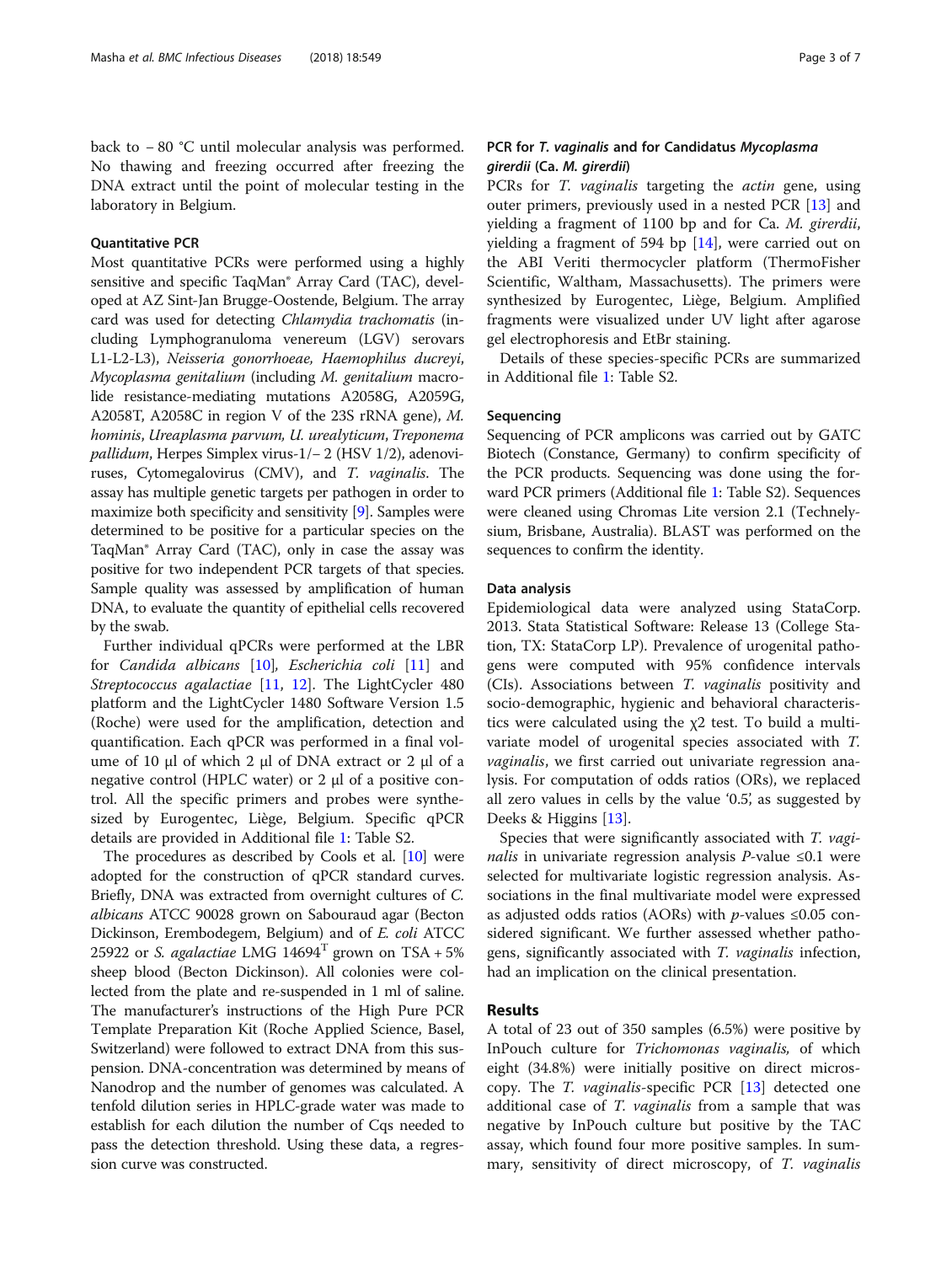InPouch culture and of T. vaginalis-specific PCR were respectively 28.6, 82.1 and 85.7%, when compared to the TAC assay.

Distribution of age, religion, education level, marital status, parity, gestational age and number of lifetime sex partners were similar among cases and controls (Table 1). HIV and BV status was different between the two groups by our case-control study design (Table [2](#page-4-0)), but the resulting overall difference was minimal, i.e. 0 HIV and 0 BV cases in the control group compared to 3 HIV-positives (10.7%) and 4 BV-positives (14.3%) in the Trichomonas positive group. Moreover, we could show that these differences had no influence on the species associated with T. vaginalis (Additional file [1:](#page-5-0) Tables S3 and S4). Additionally, occupation was also significantly different (Table 1).

## Prevalence of urogenital species

The prevalence of the co-infecting urogenital species is indicated in Table [2](#page-4-0). Adenovirus, Haemophilus ducreyi, Neisseria gonorrhoeae and Treponema pallidum were

Table 1 Characteristics of Trichomonas vaginalis qPCR positive women (cases) and T. vaginalis qPCR negative women (controls)

| Characteristic                  | Cases (%)<br>$N = 28$ | Controls (%)<br>$N = 51$ | $x^2$ x<br>$P$ -value |
|---------------------------------|-----------------------|--------------------------|-----------------------|
| Age group (Years)               |                       |                          |                       |
| $18 - 24$                       | 42.9                  | 31.4                     | 0.307                 |
| $\geq 25$                       | 57.1                  | 68.6                     |                       |
| Religion                        |                       |                          |                       |
| Christian                       | 64.3                  | 68.6                     | 0.383                 |
| Muslim                          | 10.7                  | 17.7                     |                       |
| Other/None                      | 25.0                  | 13.7                     |                       |
| Education                       |                       |                          |                       |
| None                            | 21.4                  | 23.5                     | 0.946                 |
| Primary                         | 60.7                  | 56.9                     |                       |
| Secondary/Tertiary              | 17.9                  | 19.6                     |                       |
| Employment status               |                       |                          |                       |
| Employed/self-employed          | 50.0                  | 72.6                     | 0.045                 |
| Unemployed                      | 50.0                  | 27.5                     |                       |
| Parity                          |                       |                          |                       |
| $\mathbf 0$                     | 25.0                  | 35.3                     | 0.234                 |
| $1 - 2$                         | 46.4                  | 25.4                     |                       |
| $3+$                            | 28.6                  | 37.3                     |                       |
| Gestational age (weeks)         |                       |                          |                       |
| $14 - 27$                       | 57.1                  | 58.8                     | 0.885                 |
| $\geq 28$                       | 42.9                  | 41.2                     |                       |
| Number of lifetime sex partners |                       |                          |                       |
| 1                               | 82.1                  | 90.2                     | 0.303                 |
| $3+$                            | 21.7                  | 9.8                      |                       |

In bold: significantly associated, i.e.,  $P \le 0.05$ 

not detected and are not reported in Table 1. Ureaplasma parvum was the most prevalent at 74.7% (95% Confidence interval (CI): 63.6–83.8), followed by U. urealyticum at 48.1% (CI: 36.7–59.6).

## Univariate and multivariate association analysis

Although, M. genitalium and Ca. M. girerdii, had generally a low prevalences of respectively 6.3 and 7.6%, the two were exclusively detected in women with T. vaginalis (Chi-square test:  $\chi^2$  = 9.7, df = 1, P < 0.002 and  $\chi^2$  = 11.8,  $df = 1$ ,  $P < 0.001$ , respectively). Both *M. genitalium* and Ca. M. girerdii were significantly associated with T. vaginalis on univariate analysis but not on multivariable analysis (Table [2](#page-4-0)). None of the samples for which M. genitalium could be detected showed macrolide resistance-associated mutations. In a univariate regression analysis, M. hominis and U. urealyticum were significantly associated with  $T$ . *vaginalis* (crude odds ratio  $(COR) = 7.3$ ; 95% CI: 2.6–20.5 and COR = 2.2; 95% CI: 0.9–5.7, respectively). We detected M. hominis from the vaginal DNA extracts of approximately 70% of women with T. vaginalis. M. hominis was also independently associated with T. vaginalis in a multivariate regression analysis (adjusted odds ratio (AOR) = 6.8; 95% CI: 2.3–19.8).

Tables [3](#page-4-0), [4](#page-4-0) and [5](#page-5-0) compare clinical signs and symptoms among T. vaginalis-infected women co-infected or not with *M. hominis* (Table [3](#page-4-0)), or with Ca *M. girerdii* (Table [4](#page-4-0)) or with M. genitalium (Table [5](#page-5-0)).

Women co-infected with T. vaginalis and Ca. M. girerdii were more likely to report vaginal itching compared to T. vaginalis-positive women not co-infected with Ca. *M. girerdii* (66.8% vs. 18.2% ( $p = 0.020$ )). There was no difference in clinical presentation of T. vaginalis-infected pregnant women co-infected with M. hominis or with M. genitalium, compared to those not co-infected with these species.

Of the five participants that had M. genitalium and the six that had Ca M. girerdii, only one participant had a co-infection with M. genitalium and Ca M. girerdii. However, M. hominis was always present in vaginal samples from which M. genitalium and Ca M. girerdii were detected. Due to the detection of CMV, HSV 1/ 2, M. genitalium and Ca. M. girerdii exclusively in cases or controls, the species were excluded from the regression model.

## **Discussion**

Our results indicate that women with Trichomonas vagi*nalis* ( $n = 28$ ) have a high rate (71.4%) of co-infection with Mycoplasma hominis compared to only 25.5% of 51 women not infected with *T. vaginalis*. Comparable rates of co-infection have been reported by Becker et al. [\[15](#page-6-0)], i.e., 56.7% in Brazil and by Xiao et al. [[16\]](#page-6-0), i.e., 50.0% in China. Rappelli et al. [\[17\]](#page-6-0) reported much higher rates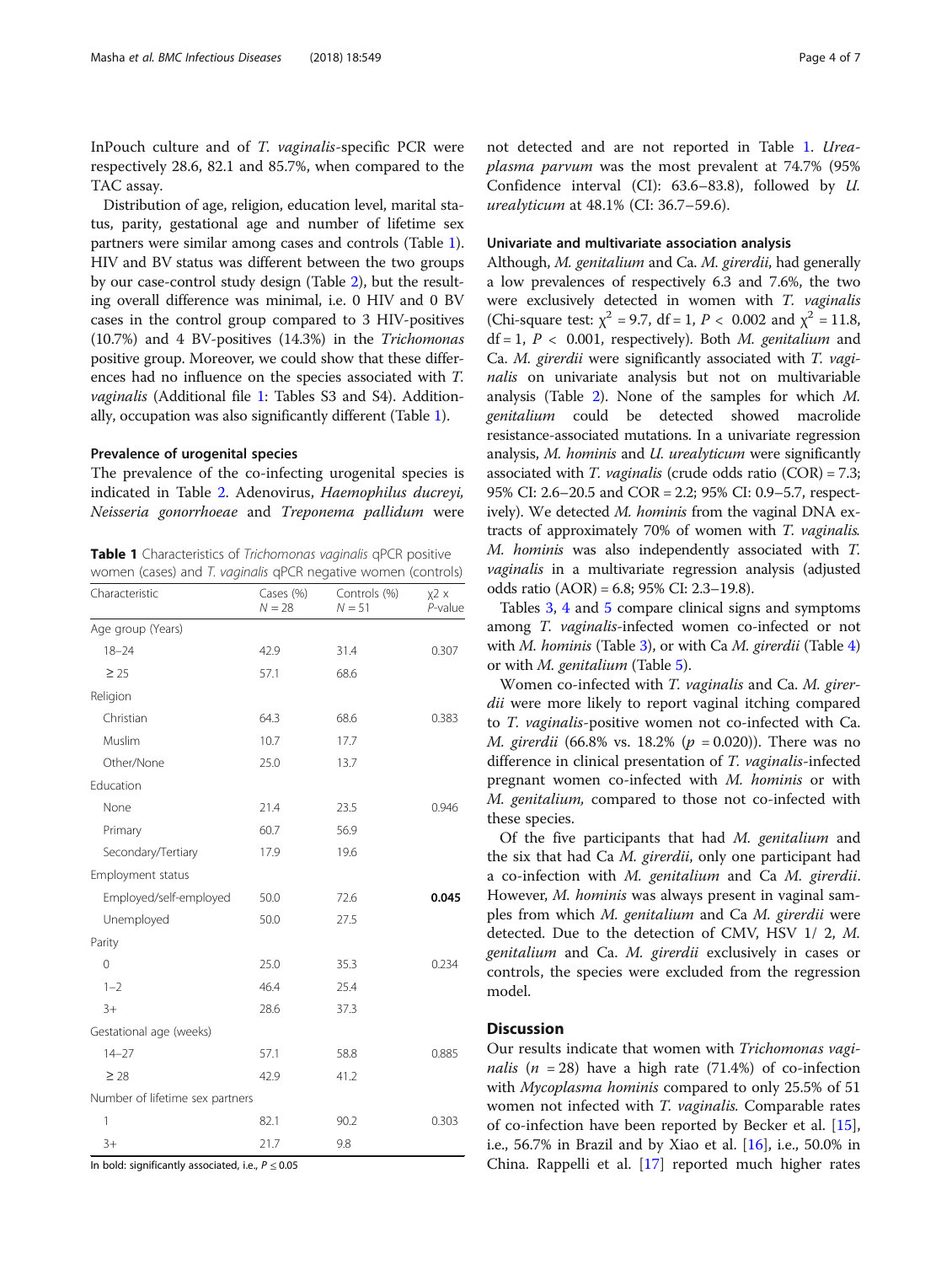| Species                  | Overall prevalence     | %TV       | Univariate analysis            |            |                        | Multivariate analysis |  |
|--------------------------|------------------------|-----------|--------------------------------|------------|------------------------|-----------------------|--|
|                          | $(N = 79)$<br>(95% CI) | $+/$ %TV- | <b>COR</b><br>(95% CI)         | $P$ -value | <b>AOR</b><br>(95% CI) | $P$ -value            |  |
| Candida albicans         | 24.1 (15.1-35.0)       | 32.1/19.6 | $1.9(0.7-5.6)$                 | 0.216      |                        |                       |  |
| Chlamydia trachomatis    | $13.9(7.2 - 23.5)$     | 21.4/9.8  | $2.5(0.7-9.1)$                 | 0.163      |                        |                       |  |
| Escherichia coli         | 27.8 (18.3-39.1)       | 35.7/23.5 | $1.8(0.7-4.9)$                 | 0.251      |                        |                       |  |
| Mycoplasma genitalium    | $6.3(2.1 - 14.2)$      | 17.9/0.0  | 5.0 $(0.3 - 94.3)^{*}$         | 0.002      |                        |                       |  |
| Ca. Mycoplasma girerdii  | $7.6$ $(2.8 - 15.8)$   | 21.4/0.0  | 4.3 $(0.2 - 78.4)^{*}$         | 0.001      |                        |                       |  |
| Mycoplasma hominis       | 41.8 (30.8-53.4)       | 71.4/25.5 | $7.3(2.6-20.5)$                | < 0.001    | $6.8$ $(2.3 - 19.8)$   | < 0.001               |  |
| Streptococcus agalactiae | $11.4(5.3-20.5)$       | 7.1/13.7  | $0.5(0.1-2.5)$                 | 0.386      |                        |                       |  |
| Ureaplasma parvum        | 74.7 (63.6-83.8)       | 78.9/72.6 | $1.4(0.5-4.1)$                 | 0.557      |                        |                       |  |
| Ureaplasma urealyticum   | 48.1 (36.7-59.6)       | 60.7/41.2 | $2.2(0.9-5.7)$                 | 0.099      | $1.3(0.4 - 3.8)$       | 0.624                 |  |
| Cytomegalovirus          | $1.3(0-6.9)$           | 0.0/2.0   | $1.7(6.6 - 4210.4)^{*}$        | 0.456      |                        |                       |  |
| <b>HIV</b>               | $3.8(0.7-10.7)$        | 10.7/0.0  | $7.9$ (0.4-158.5) <sup>*</sup> | 0.017      |                        |                       |  |
| <b>HSV 1, HSV 2</b>      | $2.5(0.3-8.8)$         | 7.1/0.0   | 11.1 $(0.5 - 238.6)^{\dagger}$ | 0.053      |                        |                       |  |
| Bacterial vaginosis      | $5.1(1.4-12.5)$        | 14.3/0.0  | $6.2$ (0.3-118.4) <sup>*</sup> | 0.006      |                        |                       |  |

<span id="page-4-0"></span>Table 2 Prevalence and co-occurrence of urogenital species among 28 Trichomonas vaginalis-positive and 51 T. vaginalis-negative women

TV Trichomonas vaginalis, HIV human immunodeficiency virus, HSV1 herpes simplex virus type 1; herpes simplex virus type 2, COR crude odds ratio, AOR adjusted odds ratio

in bold: significantly associated, i.e.,  $P \le 0.05^*$  Separate computation not included in multivariable model

(94.3%) of co-infection among Italian, Mozambican, and Angolan women. M. hominis has been shown to have a symbiotic relationship with *T. vaginalis*. Owing to its small genome, this bacterial species is strongly dependent on host cell metabolism. M. hominis has the ability to enter trichomonad cells by endocytosis and to multiply in coordination with the protozoan [\[5](#page-6-0)]. We could not establish differences in clinical presentation of women co-infected with both *T. vaginalis* and *M. hominis* as compared to those infected with only T. vaginalis, in agreement with previous data [\[18](#page-6-0)]. As such, at present, co-infection of T. vaginalis with M. hominis seems to be of limited clinical relevance, also because antibiotic treatment of the former

Table 3 Clinical signs/symptoms among women co-infected with Trichomonas vaginalis and Mycoplasma hominis versus T. vaginalis only

| Clinical sign or symptom   | TV with MH<br>$N = 20(96)$ | TV without MH<br>$N = 8 \ (%)$ | χ2<br>P-value |
|----------------------------|----------------------------|--------------------------------|---------------|
| Dyspareunia                | 40.0                       | 37.5                           | 0.903         |
| Dysuria                    | 30.0                       | 37.5                           | 0.701         |
| Foul smelling vaginal odor | 30.0                       | 12.5                           | 0.334         |
| Genital ulcers             | 15.0                       | 12.5                           | 0.864         |
| Genital warts              | 10.0                       | 0.0                            | 0.353         |
| Lower abdominal pain       | 40.0                       | 25.0                           | 0.454         |
| Vaginal discharge          | 75.0                       | 62.5                           | 0.508         |
| Vaginal itching            | 30.0                       | 25.0                           | 0.791         |

MH Mycoplasma hominis, TV Trichomonas vaginalis

will probably consecutively diminish the presence of the latter.

The pathogenic potential of M. genitalium among pregnant women in Kenya has not been extensively investigated probably because its prevalence is overshadowed by a higher prevalence of other STIs, as was the case in this study. Our results indicate that in our population M. geni*talium* was strongly associated with *T. vaginalis* ( $p = 0.002$ ). Given the presence of *M. genitalium* exclusively in women with *T. vaginalis* infection, screening and treatment of women for T. vaginalis might also at once reduce the prevalence of M. genitalium. Although macrolide resistance associated mutations among M. genitalium strains are on

| <b>Table 4</b> Clinical signs/symptoms among women co-infected  |
|-----------------------------------------------------------------|
| with Trichomonas vaginalis and Ca Mycoplasma girerdii versus T. |
| <i>vaginalis</i> only                                           |

| Clinical sign or symptom   | $N = 6 \ (%)$ | TV with Ca MG TV without Ca MG<br>$N = 22(96)$ | x2<br>P-value |
|----------------------------|---------------|------------------------------------------------|---------------|
| Dyspareunia                | 50.0          | 36.4                                           | 0.544         |
| Dysuria                    | 50.0          | 27.3                                           | 0.291         |
| Foul smelling vaginal odor | 33.3          | 22.7                                           | 0.595         |
| Genital ulcers             | 16.7          | 13.6                                           | 0.851         |
| Genital warts              | 0.0           | 9.1                                            | 0.443         |
| Lower abdominal pain       | 50.0          | 32.8                                           | 0.410         |
| Vaginal discharge          | 100.0         | 63.6                                           | 0.081         |
| Vaginal itching            | 66.7          | 18.2                                           | 0.020         |
|                            |               |                                                |               |

Ca MG Candidatus Mycoplasma girerdii, TV Trichomonas vaginalis; in bold: significantly associated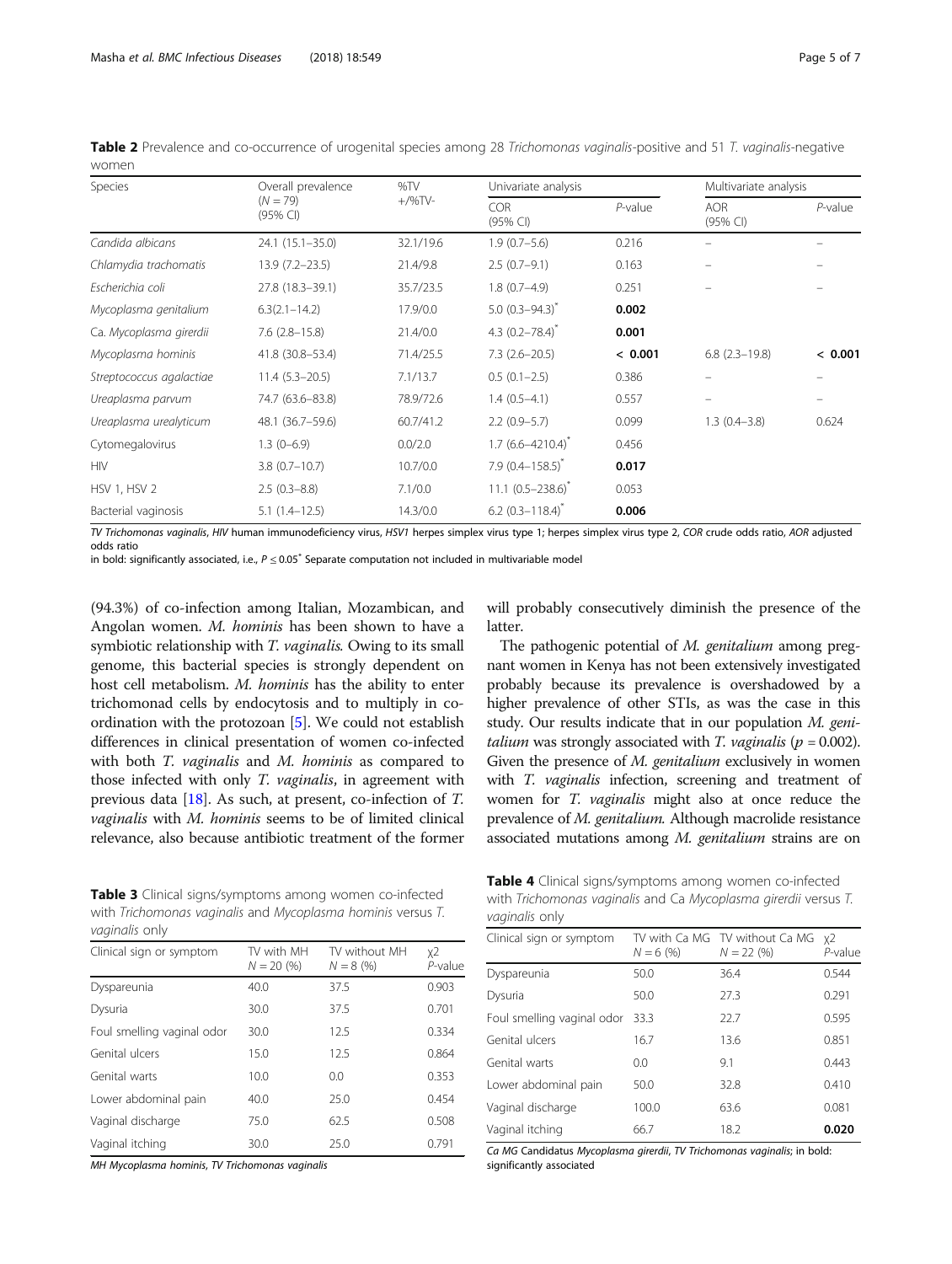<span id="page-5-0"></span>Table 5 Clinical signs/symptoms among women co-infected with Trichomonas vaginalis and Mycoplasma genitalium versus T. vaginalis only

| Clinical sign or symptom   | TV with MG<br>$N = 5(%)$ | TV without MG<br>$N = 23 \ (%)$ | $(x2)$ .P-value |
|----------------------------|--------------------------|---------------------------------|-----------------|
| Dyspareunia                | 20.0                     | 43.5                            | 0.330           |
| Dysuria                    | 20.0                     | 34.8                            | 0.521           |
| Foul smelling vaginal odor | 40.0                     | 21.7                            | 0.393           |
| Genital ulcers             | 0.0                      | 17.4                            | 0.314           |
| Genital warts              | 0.0                      | 8.7                             | 0.494           |
| Lower abdominal pain       | 40.0                     | 34.8                            | 0.825           |
| Vaginal discharge          | 80.0                     | 69.6                            | 0.640           |
| Vaginal itching            | 0.0                      | 34.8                            | 0.119           |
|                            |                          |                                 |                 |

MG Mycoplasma genitalium, TV Trichomonas vaginalis

the rise, as was recently shown among female sex workers in Belgium [\[19\]](#page-6-0), macrolide resistance-associated mutations could not be detected in any of the five samples positive for M. genitalium and therefore our results, although based on a very small sample, suggest that macrolides can still be used for treatment of M. genitalium in this population in Kilifi, Kenya.

To our knowledge, this is the first report of Ca. M. girerdii in Africa. In agreement with the two initial reports on the prevalence of Ca. M. girerdii [\[20,](#page-6-0) [21\]](#page-6-0), we found it to be strongly associated with T. vaginalis ( $p = 0.001$ ). Fettweis et al. [\[20\]](#page-6-0), using a pyrosequencing approach, were the first to detect Ca. M. girerdii DNA in the vaginal swabs of a few women not infected with T. vaginalis, as assessed with qPCR, although in our study, Ca. M. girerdii was found only in T. vaginalis positive women. A recent report by Costello et al. [[22\]](#page-6-0) is in support of the close association of Ca. M. girerdii and T. vaginalis as they recovered Ca. M. girerdii and T. vaginalis genomes from the saliva of a premature infant.

Our data suggest that T. vaginalis-positive women, co-infected with Ca. M. girerdii, were more likely to report vaginal itching compared to T. vaginalis mono-infected women. Future studies should elucidate the nature of the interaction of these two pathogens and the effect that co-infection may have on clinical presentation.

U. parvum and U. urealyticum are commonly isolated from the vaginal microbiome of asymptomatic pregnant women [[23](#page-6-0)], as was the case in our study. Although detection of U. parvum has been associated with preterm birth [[24](#page-6-0)], opinions differ with regard to the need to screen and treat Ureaplasma spp. infection during pregnancy, since its presence often represents colonization rather than infection [[25](#page-6-0)]. Our data did not show any association between T. vaginalis and either U. parvum or U. urealyticum.

C. trachomatis was highly prevalent (13.9%) in our study. All isolates were non-LGV strains, but were not associated with T. vaginalis infection. Our results on

urogenital carriage of Candida, E. coli, and GBS indicate that the three were not associated with T. vaginalis infection, either. While the prevalence of Candida in our study was higher than that reported in a cross-sectional study by Cools et al. [[11\]](#page-6-0) among women in Kenya, Rwanda and South-Africa, our prevalence for E. coli and GBS is comparable to what they reported.

Our study had some limitations. First, it only included a relatively small sample size of pregnant women limiting the precision of our prevalence estimates. Furthermore, only BV negative samples were included in the control arm, which may represent a bias on the interpretation of the results. Among the 28 T. vaginalis-positive women, only four were positive for BV and excluding them in the analysis does not affect the results (Additional file 1: Table S3). It should be noted that our T. vaginalis/BV co-infection rate of 14% was comparable to that observed in a recent study, i.e. 17.5% among HIV + women [[26\]](#page-6-0). Finally, no internal control was added during the DNA extraction process, so inefficient genome extraction or (partial) PCR inhibition could not be documented. However, sample adequacy was evaluated by detecting a minimal level of human DNA present in the sample, which was the case for all samples, moreover none of the samples that were culture-positive for T. vaginalis were missed by PCR.

## Conclusion

We observed notable prevalence of urogenital micro-organisms, pathogens and colonizing germs among pregnant women which emphasizes the need for laboratory testing and treatment to avoid unfavorable pregnancy outcomes. We confirm M. hominis as a correlate of T. vaginalis in our population, but the most salient finding was the exclusive association of both M. genitalium and Ca. M. girerdii with T. vaginalis. The latter finding ought to be further addressed using a larger sample size.

## Additional file

[Additional file 1:](https://doi.org/10.1186/s12879-018-3455-4) Table S1. Socio-demographic and behavioral characteristics of women selected as controls and women not selected as controls, attending prenatal care at Kilifi County Hospital, Kenya. Table S2. Specific PCR details. Table S3. Prevalence of urogenital species among Trichomonas vaginalis qPCR positive women (24 cases) and T. vaginalis qPCR negative women (51 controls) and Univariate and Multivariate analysis of the presence of species among cases vs controls among 75 women attending prenatal care at Kilifi County Hospital, Kenya. Table S4. Prevalence of urogenital species among Trichomonas vaginalis qPCR positive women (22 cases) and T. vaginalis qPCR negative women (51 controls) and Univariate and Multivariate analysis of the presence of species among cases vs controls among 73 women attending prenatal care at Kilifi County Hospital, Kenya. (DOCX 22 kb)

#### Abbreviations

BV: Bacterial vaginosis; Ca. M. girerdii: Candidatus Mycoplasma girerdii; M. genitalium: Mycoplasma genitalium; M. hominis: Mycoplasma hominis;